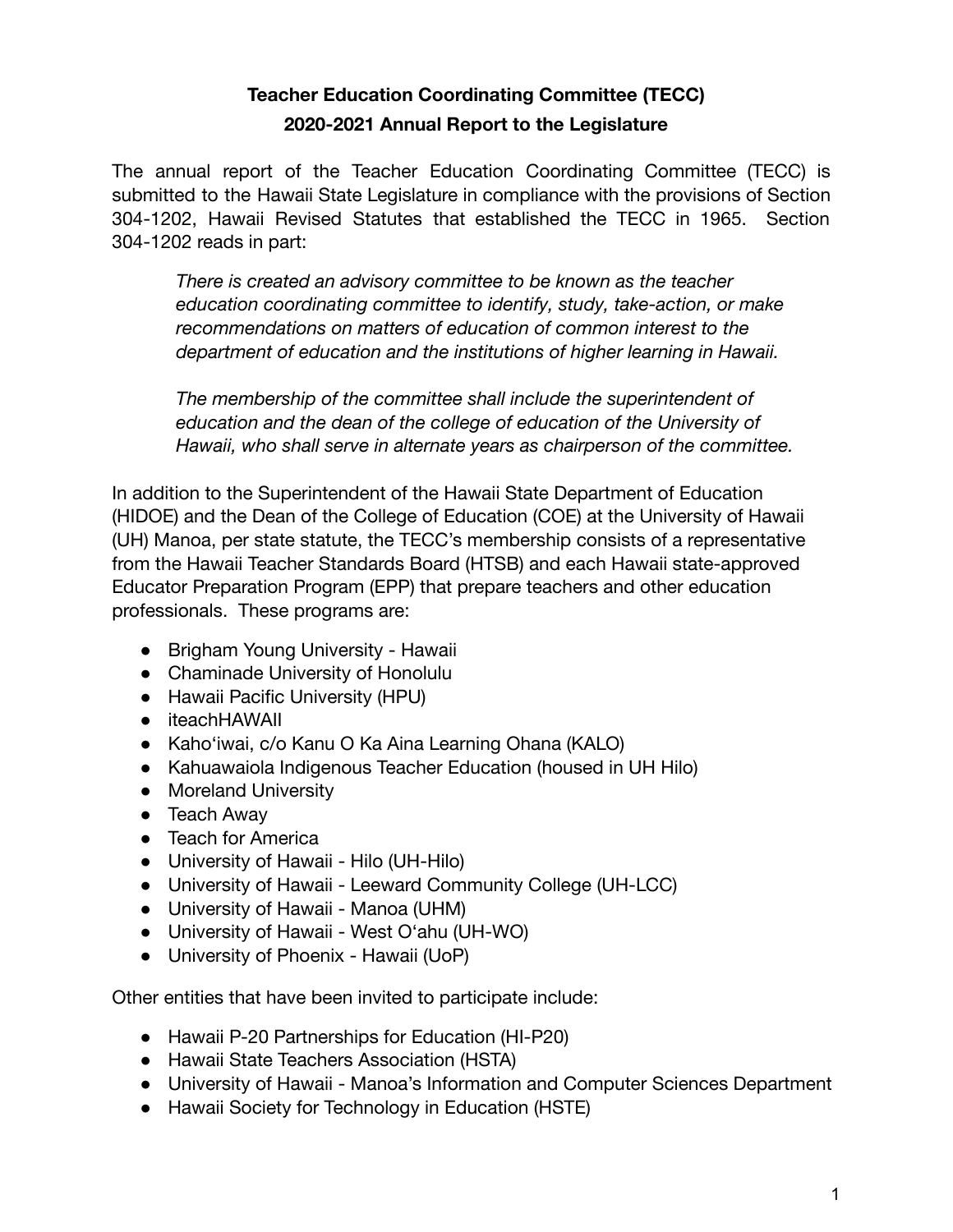The Superintendent and Dean alternate chairing the meetings each year. For the 2020-2021 academic year, Nathan Murata, UHM-COE Dean, was Chair, with HIDOE Superintendent Dr. Christina M. Kishimoto as Co-Chair.

The TECC met monthly from September 2020 through May 2021, for a total of nine meetings. During these monthly meetings, HIDOE, HTSB, and EPP's provide updates on priorities, developments, and other issues for discussion and action.

This annual report opens with an update on TECC efforts related to the ongoing COVID-19 pandemic, followed by key highlights this past year using the framework of the strategic plan, and ends with a reflection on TECC's role in advocacy in the legislature.

# **COVID-19 pandemic challenges**

The start of the 2020-2021 school year saw Hawai'i's schools continuing to grapple with the challenges brought by the COVID-19 pandemic. TECC opened its meeting with updates and sharing on how different institutions were handling the difficult challenges:

- **Maintaining supply of licensed teachers:** HTSB's suspension of the 450-hour clinical experience requirement allowed student teachers to be recommended for licensure using other means of assessing competencies;
- **Maintaining operations of educator preparation programs:** HTSB granted extension of state approval for EPP's whose accreditation renewals were delayed due to the pandemic;
- **Sharing of on-the-ground updates on campus safety protocols and challenges both for K-12 (HIDOE) and universities (EPPs)**, in order to provide context for both sides in matters such as student teaching background check requirements, mentor teacher availability etc.;
- **Cross-entity partnerships** such as between HIDOE and UH instructors providing professional development in distance/online learning for K-12 instructors, summer offerings to help with learning loss, and creating the HI Keiki Nurse program with UH's School of Nursing to support principals in providing guidance and support for students, including telehealth services;
- **HI-P20 update at the April 8, 2021 meeting on College and Career Readiness Indicators (CCRI) report** discussed the HIDOE Class of 2020 college enrollment decline and anticipation of challenges for the Class of 2021 [\(link to presentation](https://docs.google.com/presentation/d/1-shBxUS5WiAwpD5RkDM8YEw12p7YZoDcGwyDID2yGBE/edit?usp=sharing)).

### **Opportunities amidst challenging times**

Along with the challenges also came opportunities. TECC shared with each other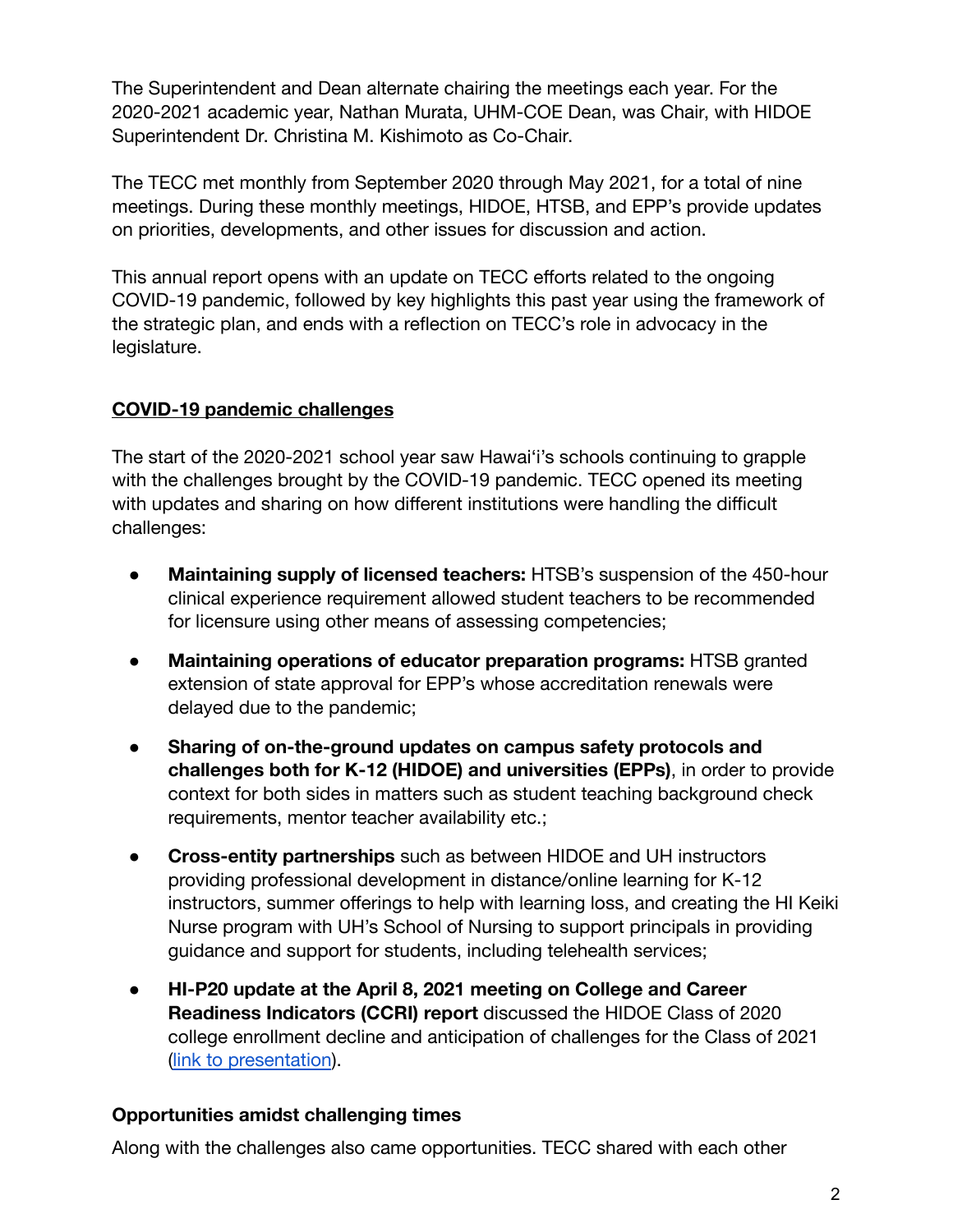revelations and unexpected bright moments that they experienced in their programs:

- **● Opportunity to rethink what quality field experiences could look like:** EPP's engaged in deeper discussions internally as well as with partner schools and mentor teachers on what aspects are truly critical in a quality field experience to ensure success upon becoming licensed teachers;
- **● Faculty in EPP's stepping up to assist** with resources and training for each other and for teachers in their partner schools;
- **● New research inquiries,** for e.g. around issues of student engagement in the classroom and parent involvement, made more observable due to the online environment;
- **● Revelation that teachers in Hawai'i form a highly supportive community** for each other, especially through HIDOE's Leadership Institute;
- **● Recruitment events going virtual opened up access** to neighbor island and out-of-state participants. So much improved was the access, that TECC's events will likely always have a virtual option, even post-pandemic.

# **TECC 5-year Strategic Plan**

The TECC 5-Year Strategic Plan was first drafted in the 2017-2018 academic year and evolved into the framework by which TECC formulates its plan of strategies and actions into today. The group continued to discuss and address items contained within the TECC 5-Year Strategic Plan in 2020-2021 under the following three umbrella objectives:

- **Objective 1:** Build Capacity (Recruit/Pipeline Strategies)
- **Objective 2:** Increase Satisfaction of In-Service Teachers (Develop/Retain Strategies)
- **Objective 3:** Provide Competitive Compensation and Incentives (Recruit/Retain Strategies)

Details of the activities and insights of moving forward can be found in the strategic plan document itself [\(link to strategic plan document\)](https://docs.google.com/document/d/1Dg0Jl9mAQGCYRuTywNoNc-x0ADDyvJ5lZRf9bWVJJAY/edit?usp=sharing). Below are highlights of activities from this past year:

### **Objective 1: Build Capacity (Recruit/Pipeline Strategies)**

- **Recruitment activities:**
	- **January 31, 2021 It's Great to be a Teacher (IGTBAT) annual recruitment event:** For the first time in its six years, the IGTBAT event was done completely virtually for safety reasons due to the COVID-19 global pandemic. The event was co-organized by Nezia Azmi and Janet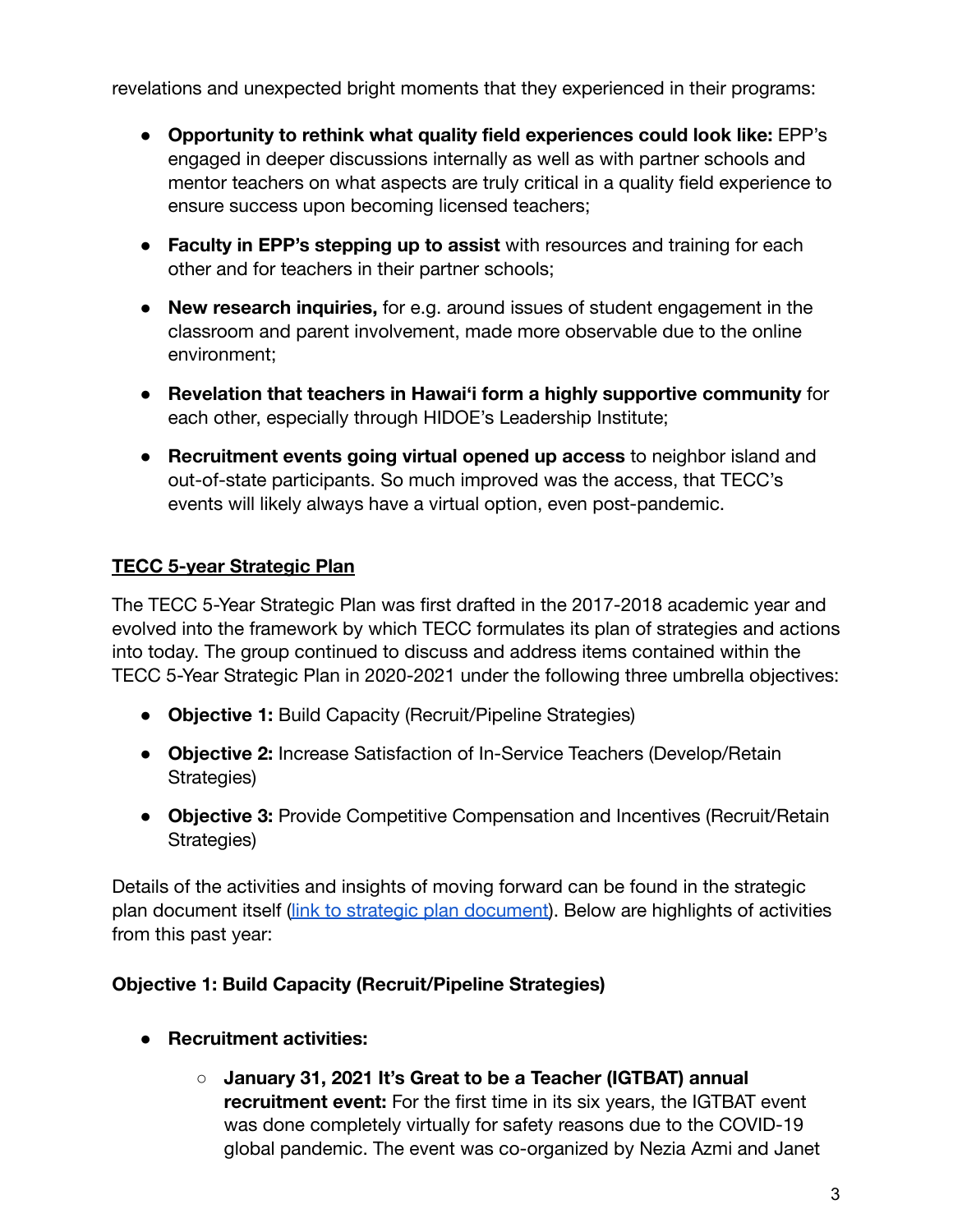Kim from UH Mānoa's College of Education. Now with a website [\(link to](https://sites.google.com/hawaii.edu/igtbat-hawaii/) [IGTBAT 2021 website\)](https://sites.google.com/hawaii.edu/igtbat-hawaii/), the event also continued with the flipped format which maximized the time that participants had meeting with the different EPP's they were interested in. As such, the event is becoming a "one-stop shop" for those who are interested in becoming a licensed teacher in Hawai'i. Over 450 RSVP's were received, and close to half that number actually attended the virtual sessions, yet again surpassing last year's number. The event also merged forces with the [Be a Hero Be a](https://coe.hawaii.edu/teacherhero/) [Teacher \(BAHBAT\)](https://coe.hawaii.edu/teacherhero/) marketing campaign and reinforced each other's messaging through a complete refresh of the BAHBAT website;

- **May 20, 2021 TECC Annual Job Fair:** The TECC teacher job fair was also held online this year using the BRAZEN virtual conferencing platform, organized by Aaron Levine from UH Mānoa's College of Education and James Lynch-Urbaniak from the HIDOE teacher recruitment office. Fifty-one schools and 668 applicants participated (local and out-of-state applicants). This was the first time that TECC opened up the job fair to applicants from out-of-state, and attendance was approximately six times higher than any previous job fair. One of the benefits of a virtual event was the ability to include neighbor island schools and applicants from outside Oahu. During the fair, approximately 95 applicants were hired on the spot, and others were conditionally offered jobs with some follow-up required. General comments from participating schools were that they were very appreciative to have the opportunity to interview and meet with applicants. The job fair will likely continue in an online or hybrid format in future years given the ability to reach more applicants across different geographic regions. Goals are to increase school participation and assist school administrators with more training to better navigate the online platform;
- **Discussion and documentation of different EPPs' initiatives to expose high school students to the teaching profession:** Part of the meeting times were dedicated to reviewing, updating, and sharing among the EPP's on their respective recruitment initiatives at the high-school level to see where the group as a whole can learn from best practices and potential collaborations where it makes sense.
- **● Program offerings updates:**
	- **HTSB reviewed and approved the following**:
		- Consideration of the University of Hawai'i at Mānoa's request to reinstate the Health Licensure track in their Bachelor of Science in Kinesiology and Rehabilitation Science and Post-Baccalaureate Program in Secondary Education;
		- Consideration of the University of Hawai'i at Mānoa's request to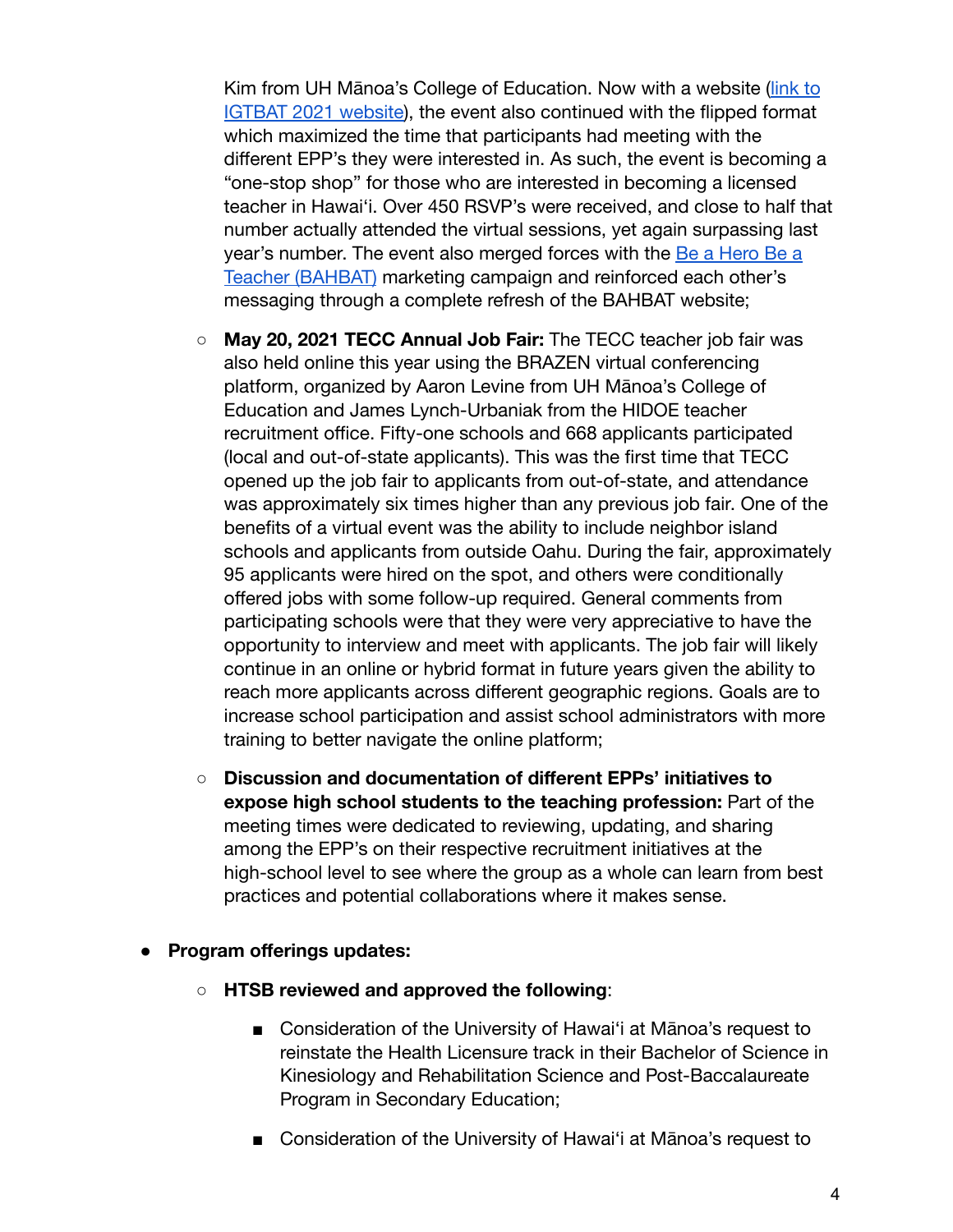plan Initial and Added Field programs STEM, TESOL, Bachelor of Education Degree in Special Education, and the Master of Education Degree in School Counseling;

- Affirmation of the University of Hawai'i's Course Hawaiian 490 as a Content Knowledge Assessment for Initial and Added Field Licensure;
- Consideration of the University of Hawaii at Mānoa Letter of Intent to plan a new Added Field Program in Special Education;
- Consideration of Provisional Approval of the University of Hawaii at Mānoa's College of Education Added Field program in Special Education - Mild/Moderate and Severe/Profound;
- Consideration of Provisional Approval of the University of Hawaii at Mānoa's College of Education Added Field Licensure STEM Program.
- **Career Technical Education (CTE) as part of teacher education:** Bernadette Howard, Director of the state's CTE office based in the University of Hawai'i, guest-presented in two of our meetings (October 8 and December 10, 2020) to share the office's request for TECC to assist in coming up with a plan to train future teachers to teach students into careers that benefit the community [\(link to the presentation\)](https://docs.google.com/presentation/d/1gFztYs-7pY484ouUAVMovz7FVXEDsWwuklZt6cCTv2g/edit?usp=sharing).
- **● Resources for pre-service and in-service teachers:** Heidi Armstrong of HIDOE and Laura Brucia Hamm of Hale Kipa presented at the December 10, 2020 meeting on HIDOE's Multi-tiered Support System (MTSS) with a call for EPP's to use these resources in their work with teacher candidates [\(link to the](https://docs.google.com/presentation/d/1dQQxx6Yr-IVrqE-MaSK6UuHb1PU8KhkGt4MAE_B1gDM/edit?usp=sharing) [presentation\)](https://docs.google.com/presentation/d/1dQQxx6Yr-IVrqE-MaSK6UuHb1PU8KhkGt4MAE_B1gDM/edit?usp=sharing);
- **● Teacher standards updates:** HTSB continued to ensure standards were maintained through review and implementation of the EPP completer audit, updating passing scores for standardized tests towards teacher licensure, content knowledge verification, updating content area standards, and affirming the professional fitness manual.

### **Objective 1 next steps for 2021-2022:**

- **● Further streamline and align recruitment/marketing initiatives**, especially to include include comprehensive tuition support/scholarship information for potential applicants;
- **●** As our recruitment events gain further traction and grow more complex, we will need to **build in sustainability in the resourcing and logistics of these events**;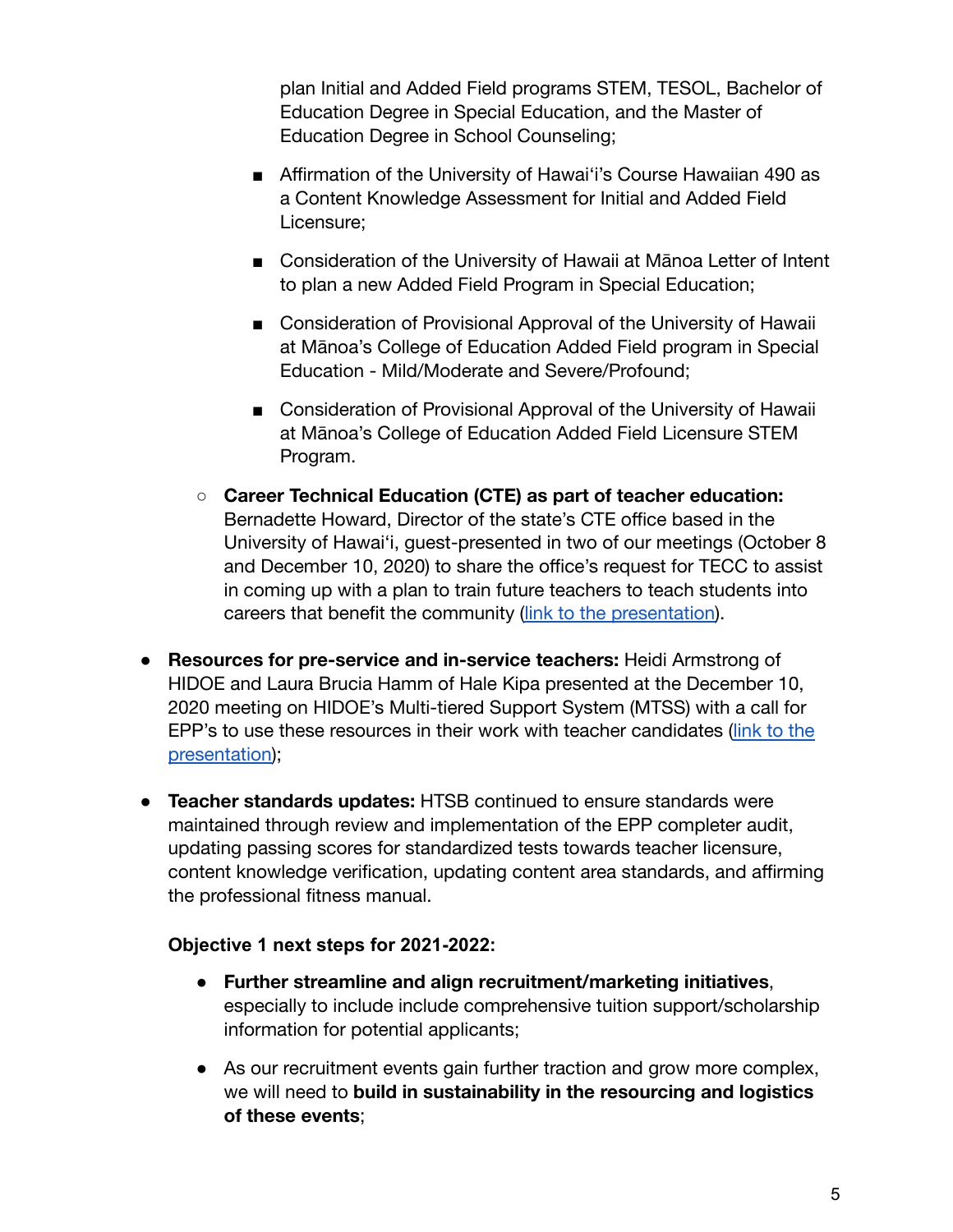- **● Regain momentum on the Be a Hero Be a Teacher marketing campaign** which took a hiatus on its production and broadcast activities for much of 2020-2021, starting with a hard launch for the new more comprehensive website ([beaherobeateacher.com](https://coe.hawaii.edu/teacherhero/));
- **Align TECC efforts with HIDOE recruitment efforts**, including understanding better HIDOE's culturally relevant international recruitment efforts (for e.g. recruiting highly qualified teachers from parts of the Philippines where our student population migrated from. Continue discussion on improving CTE pathways into the teaching profession.

### **Objective 2: Increase Satisfaction of In-Service Teachers**

- **Discussed on engaging teacher voice to inform retention strategies:** As part of a review of the strategic plan, TECC spent time designing data collection and identifying data sources to determine high-need areas of support in terms of engaging teacher voice. This includes leveraging data gathered during several EPP's accreditation processes, as well as entrance and exit surveys at the EPP and HIDOE level;
- **Began effort to align mentor teacher training best practices across pre-service and in-service populations:** As EPP's rely heavily on mentor teachers as an integral part of their programs, TECC recognized that it needed to better understand and align efforts on supporting mentor teachers throughout the state. A big first step is including Keri Shimomoto, representative from the HIDOE's Induction & Mentoring team;
- **Sharing of family engagement resource for in-service teachers:** Kathy Ratliffe from AFFECT (Activating Educators Focus on Family Engagement as Central to Teaching) joined us at the November 12, 2020 meeting to share about AFFECT resources, especially for teacher candidates ([link to website\)](https://affect.coe.hawaii.edu/);
- **Feedback on the HIDOE curriculum management plan:** Petra Schatz of the Office of Curriculum and Instructional Design (OCID) at the HIDOE came to the December 10, 2020 meeting to share about HIDOE's efforts to better engage the education community on HIDOE's Curriculum Management Plan (CMP), and then again to the February 11, 2021 meeting along with OCID Educational Specialist Rosanna Fukuda. TECC shared feedback via the form provided [\(link](https://docs.google.com/presentation/d/1QTIqirE44BBC7qdqCWtK8e7ihKOmY2tKFkhV44Gb1DQ/edit?usp=sharing) [to presentation\)](https://docs.google.com/presentation/d/1QTIqirE44BBC7qdqCWtK8e7ihKOmY2tKFkhV44Gb1DQ/edit?usp=sharing).

### **Objective 2 next steps for 2021-2022:**

- **Continue work on compiling and analyzing data** on high need areas to inform EPP and HIDOE retention practices;
- **Continue discussion and efforts to engage teacher voice** to inform retention strategies in more specific ways;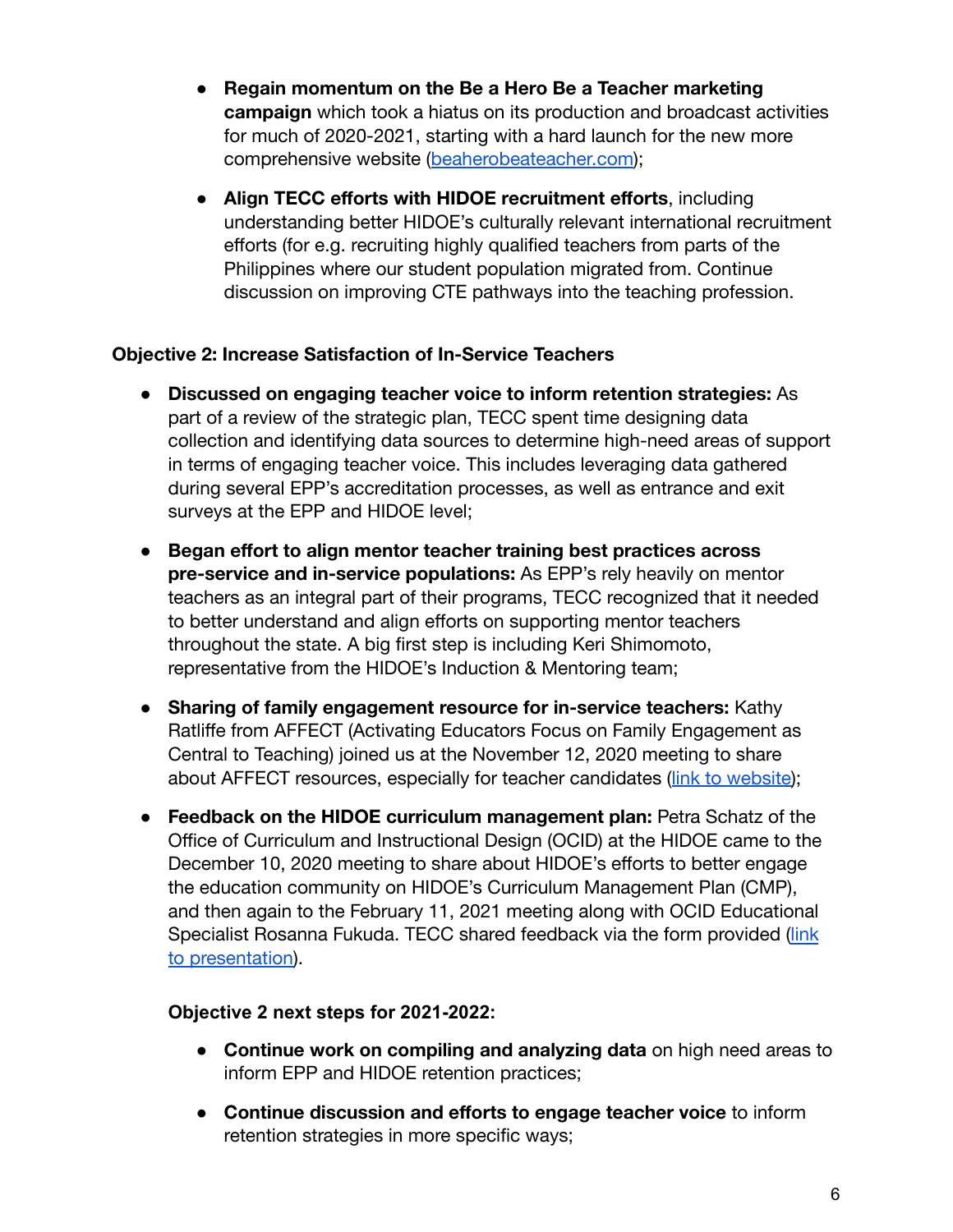- **Align mentor teacher training best practices** across pre-service and in-service populations;
- **Create opportunities for teacher-teams to identify** professional development needs and dialogue with TECC.

# **Objective 3: Provide Competitive Compensation and Incentives (Recruit/Retain Strategies)**

- **Discussed available data on teacher pay differential pilot so far:** HIDOE shared data and analysis on how the differential pay pilot initiative resulted in the lowest vacancies the HIDOE's had in years;
- **Initiatives in special education:** Janet Kim of UH Mānoa, and part of TECC, along with Derek Govin, a teacher in the HIDOE, launched the highly successful SPEDucator project pilot to "change the narrative and improve educational outcomes and livelihoods for individuals with disabilities." The grant-funded project is directly aligned to Strategy 3g *"Promote HIDOE as an "employer of choice" and a "best place to work"* as *Strategy 1e "Create a statewide marketing plan."* [\(link to website\)](https://sites.google.com/hawaii.edu/the-speducator-project);

# **Objective 3 next steps for 2021-2022:**

- **Review and align relevant marketing campaigns and connect strategically** so as to make a more compelling call-to-action: In other words, begin looking at campaigns, programs, and/or events like *Be a Hero Be A Teacher, It's Great to be a Teacher, Someone Special for Students, I am Hawaii's Promise*, etc. in totality and look for points of synergy to leverage common resources;
- **Review past and current strategies on incentives** such as pay differential, housing support, and others to determine a viable path forward.

### **2021 legislative session**

- **Legislative talk-story conversations:**
	- Representative Jeanné Kapela, Vice Chair of the House Committee on Education came to the May 13, 2021 meeting to share a summary of relevant bills related to education. Representative Justin Woodson, Senator Michelle Kidani, as well as Senator Donna Mercado-Kim were also invited but were unable to attend as they had scheduling conflicts;
	- Ward Cummings, Director of State Relations of AACTE (American Association of Colleges for Teacher Education) also presented at the May